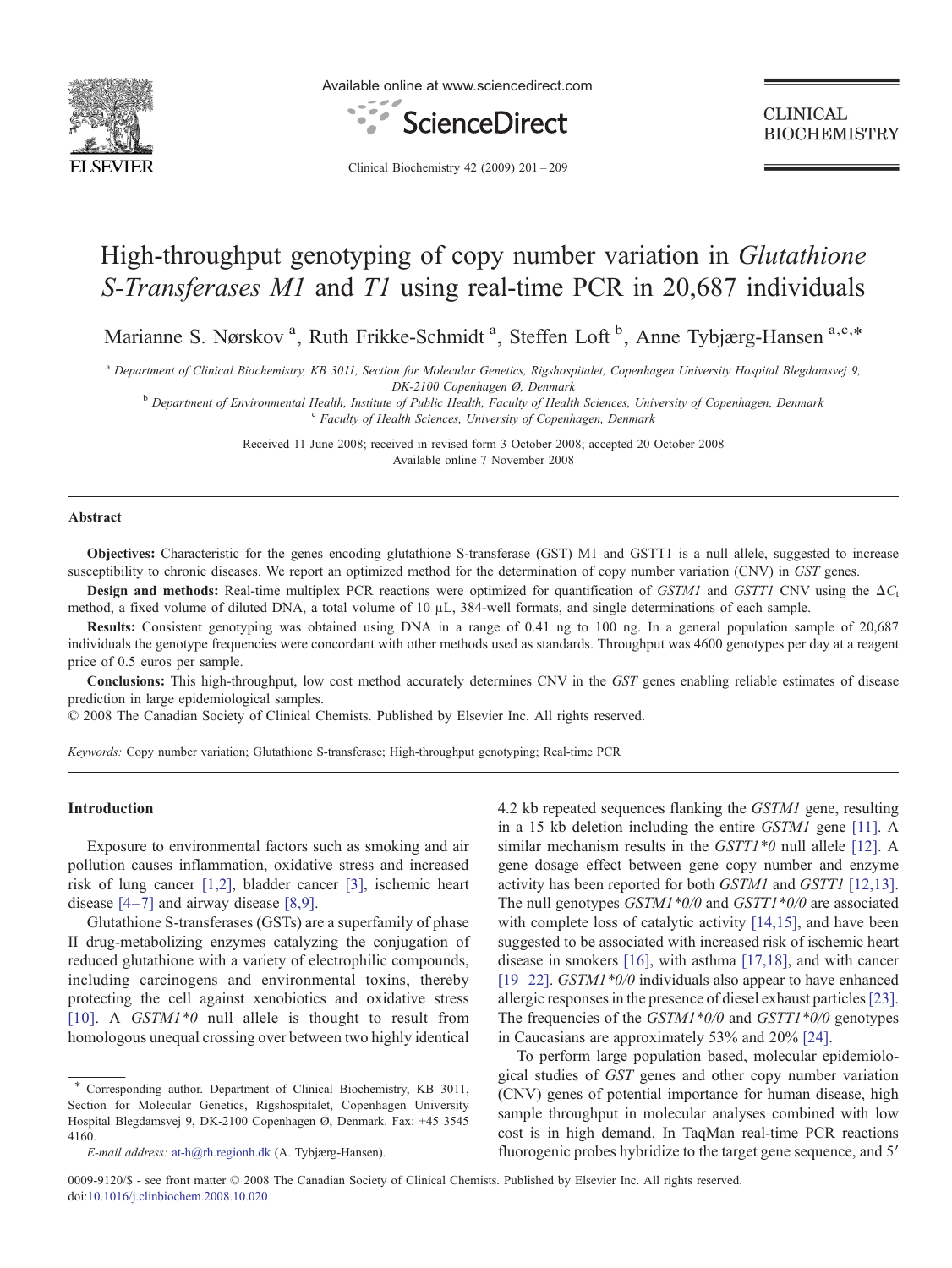nuclease cleavage of the probe leads to an increase in fluorescence proportional to the concentration of target sequences in the initial sample. The signal attributable to the 5′ nuclease reaction is expressed as the normalized change in fluorescence,  $\Delta R_n$ . The  $\Delta R_n$  value increases as a function of the number of cycles during the exponential phase of the PCR, because the amplicon copy number increases until the reaction approaches a plateau. The threshold cycle  $(C_t)$  is defined as the fractional cycle number at which an increase in  $\Delta R_n$  above a baseline signal is detected, and is inversely correlated to the initial DNA concentration in a sample on a logarithmic scale.

The exponential amplification in a PCR reaction is described by  $Y = X^* (1 + E)^n$ , where X denotes the initial number of copies of the target gene,  $Y$  denotes the number of copies after  $n$ cycles, and E is the amplification efficiency. An amplification efficiency of 100% means that the amount of copies of the target gene is doubled per cycle in the exponential phase of the amplification reaction  $(Y=X^*(1+1)^1)$ .

The first improved real-time PCR methods to determine CNV in GSTM1 and GSTT1 in whole blood [\[17,25,26\]](#page-8-0) and in paraffin embedded tissue [\[26\]](#page-8-0) were published recently. Because these methods relied on the use of fixed concentrations of sample DNA and triple determinations of each sample in a 96 well format, they were both too time-consuming and too expensive for the determination of CNV in large epidemiological samples. This was also reflected in the limited number of samples genotyped  $(n=29-1032)$  in these studies.

The aim of the present study was therefore to establish a robust high-throughput, low cost method for the determination of CNV for GST genes also amenable to other CNV genes. This was achieved using a fixed volume of DNA extracted by a standard commercial method (QIAamp DNA Mini Kit, Qiagen, Hilden, Germany), but without prior determination of DNA concentration, and by multiplexing target and endogenous control genes in a 10 μL total volume in a 384-well format using single instead of multiple determinations of each sample. We used the  $\Delta C_t$  method, obviating the need for standard curves, to determine CNV in a sample, where  $\Delta C_t = (C_{tTarget\ gene} -$ CtEndogenous control gene). The endogenous control is a single copy gene present in all samples and serves the purpose of normalizing for differences in input DNA. For the determination of CNV in large samples, the  $\Delta C_t$  method will group individuals on the same plate into clusters by number of gene copies. Thus, the determination of CNV genotype is dependent on the  $\Delta C_t$ -value of the unknown samples relative to the  $\Delta C_t$ value of the control samples on that specific plate.

We present the development, optimization and validation of this method, which easily generated 4600 genotypes per day at a cost of 0.5 euros per sample, and was used to genotype 20,687 individuals from the Danish general population.

## **Methods**

# Identification of controls for determination of copy number variation

Positive controls i.e. individuals carrying at least one copy number of the GST genes were identified among 20 participants in the Copenhagen City Heart Study (CCHS, see Subjects): DNA was extracted from 200 μL whole blood using QIAamp DNA Mini Kit (Qiagen, Hilden, Germany), and tested with GSTM1, GSTT1 and the endogenous control assay (RNaseP) in singleplex realtime PCR reactions using 2 μL of DNA (diluted 1:10), 250 nmol/L probe, and 36 μmol/L primers (Table 1). Samples with amplification of the GST genes were characterized as non-nulls  $(GST*1/0)$  and  $GST*1/1$ , and samples without amplification as  $GST*0/0$ . In non-null samples, GSTT1\*0 and GSTM1\*0 alleles were subsequently amplified by long-range PCR using primer pairs as previously described to discriminate between GST\*1/0 and GST\*1/1 [\[12,27\].](#page-8-0) The genotypes of the two controls used in all further optimization were:  $GSTM1*1/0$ ,  $GSTT1*1/0$  (Control 1) and  $GSTM1*1/0$ , GSTT1\*1/1 (Control 2).

## Optimization of method for determination of CNV

#### Real-time TaqMan assay conditions

Primers and 6-carboxyfluorescein (6-FAM) labeled probes used to amplify GSTT1 and GSTM1 in all real-time PCR reactions are shown in Table 1. TaqMan RNaseP Control Reagents Kit containing 20× concentrated VIC-labeled probe and gene specific primers was used as an endogenous control (Applied Biosystems, Foster City, CA, USA). PCR conditions: following an initial step at 50  $\degree$ C for 2 min and a denaturation step at 95 °C for 10 min, amplification was performed for 40 cycles at 95 °C for 15 s, and at 60 °C for 1 min. All PCR reactions used to optimize the method for determination of CNV were performed in triplicate in 384-well formats, in a 10 μL final volume with 1× TaqMan Universal PCR Master Mix and 250 nmol/L probe unless otherwise noted, using an ABI 7900HT instrument with a plate stacker (Applied Biosystems). Data were analyzed using the Absolute Quantification (Standard Curve)

Table 1

Primers and probes used for determination of copy number variation in GSTM1 and GSTT1

| Name          | Sequence $(5'–3')$       | 5' reporter fluorochrome (probes only) | 3' modification (probes only) |
|---------------|--------------------------|----------------------------------------|-------------------------------|
| GSTM1_forward | CTGAGCCCTGCTCGGTTTAG     |                                        |                               |
| GSTM1_reverse | ATGGGCATGGTGCTGGTT       |                                        |                               |
| GSTT1_forward | CGGTCGGTCCCCACTATG       |                                        |                               |
| GSTT1_reverse | CGAAGGGAATGTCGTTCTTCTT   |                                        |                               |
| GSTM1_probe   | <b>CTGTCTGCGGAATC</b>    | $6$ -FAM $^{\rm a}$                    | MGB <sup>a</sup>              |
| GSTT1_probe   | <b>TACCTGGACCTGCTGTC</b> | $6$ -FAM $^{\rm a}$                    | MGB <sup>a</sup>              |
|               |                          |                                        |                               |

<sup>a</sup> FAM: 6-carboxyfluorescein. MGB: minor groove binder. MGB probes contain a non-fluorescent quencher.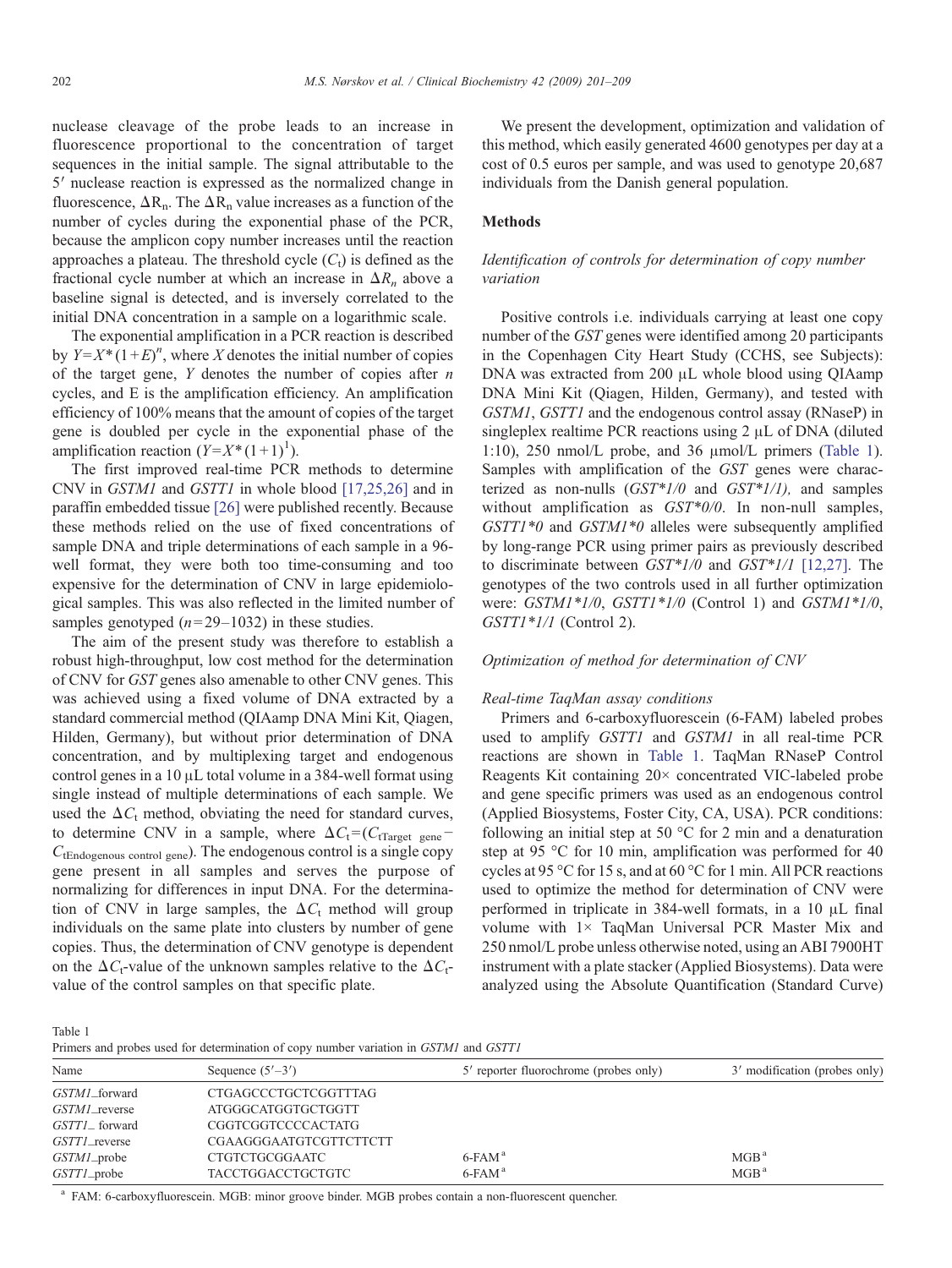<span id="page-2-0"></span>

Fig. 1. Determination of efficiency with non-limited primers. Standard curves of genes assayed in singleplex were generated by plotting  $C_t$  values versus log DNA concentration for RNaseP (Panel A), GSTM1 (Panel B), GSTT1 (Panel C). Each DNA concentration was assayed in triplicate, and each point represents one of three  $C_t$  determinations. PCR efficiency is calculated as:  $E = (10^{(-1/\text{slope})} - 1)$ . Results for Control 1 are shown in all panels.

document in the SDS software (Version 2.2). The "automatic  $C_t$ " option in the analysis setting was used, whereby the optimal baseline and threshold values are set automatically for each 384-well plate.

### Requirements for multiplexing using the  $\Delta C_t$  method

Simultaneous amplification i.e. multiplexing of RNaseP and the GST gene in the same sample serves the purpose of normalizing for difference in input DNA (concentration) between samples, and ensures that no false positive GST\*0/0 genotypes due to PCR or pipetting failure, or insufficient DNA concentration in the original sample are generated. Determination of CNV in a sample was based on the  $\Delta C_t$  value, calculated as  $C_{\text{tGST}}-C_{\text{tRNaseP}}$ . The use of multiplexing and the  $\Delta C_{\text{t}}$  method requires that: 1) reactions are primer-limited to ensure that the amplification of the target gene does not influence the amplification of the endogenous control or vice versa; 2) the amplification efficiencies of the GST genes and RNaseP gene must be similar and close to 100% for singleplex reactions before and after primer limitation and for multiplex reactions; 3) the amplification efficiencies of the target gene and the endogenous control must be reproducible and approximately equal [\[28\].](#page-8-0) The fulfilment of these criteria is described below using control DNA from two individuals with known genotypes (see Identification of controls).

Determining the linear dynamic range and defining limiting primer concentrations. The linear dynamic ranges for GST and RNaseP genes were determined in singleplex reactions by plotting  $C_t$  values versus log DNA concentrations for six standard DNA concentrations with 3-fold dilutions in between, starting at 50 ng genomic DNA per well (Fig. 1). Each standard dilution was assayed with 250 nmol/L probe and a default primer concentration of 900 nmol/L was used as non-limiting for all assays. All reactions were performed in triplicate. Based on the linear dynamic range, control DNA with a fixed DNA concentration of 3 ng per well which represented the lowest concentration of input DNA expected for any sample, was used for defining limiting primer concentrations. Primer limitation was performed in singleplex reactions to identify the optimal primer concentration for each gene to be used in multiplex reactions [\(Fig. 2](#page-3-0)). The RNaseP mix was primer limited in singleplex reactions using 1x mix (900 nmol/L of each primer and 250 nmol/L probe) and  $1/2 \times$  mix (450 nmol/L of each primer and 125 nmol/L probe). For GST assays the concentration of each primer in singleplex reactions varied as follows: 300 nmol/L, 200 nmol/L, 150 nmol/L, 100 nmol/L, 75 nmol/L, 50 nmol/L, and 25 nmol/L. The normalized change in fluorescence  $(\Delta R_n)$  was plotted versus cycle numbers and the lowest primer concentration which did not increase the threshold cycle number  $(C_t$  value, i.e. the fractional cycle number at which an increase in  $\Delta R_n$  above a baseline signal was detected) was selected for further optimization. All reactions were performed in triplicate.

# Amplification efficiency and validation of the  $\Delta C_t$  method.

After defining limiting primer concentrations, these should be verified experimentally. This is accomplished by comparing amplification efficiency in singleplex reactions using nonlimited primers (Fig. 1) with amplification efficiency in multiplex reactions using limited primers ([Figs. 3A](#page-3-0), C). Amplification efficiency is calculated from the slope of a standard curve of  $C_t$  values plotted against log DNA concentrations, using the following equation:  $E = (10^{(-1/slope)} - 1)$  [\[29\]](#page-8-0). Six DNA standard concentrations were measured with 3-fold dilution in between starting at 100 ng genomic DNA per well. Each standard dilution was assayed with 250 nmol/L probe and limited primer concentrations in multiplex reactions. All reactions were performed in triplicate.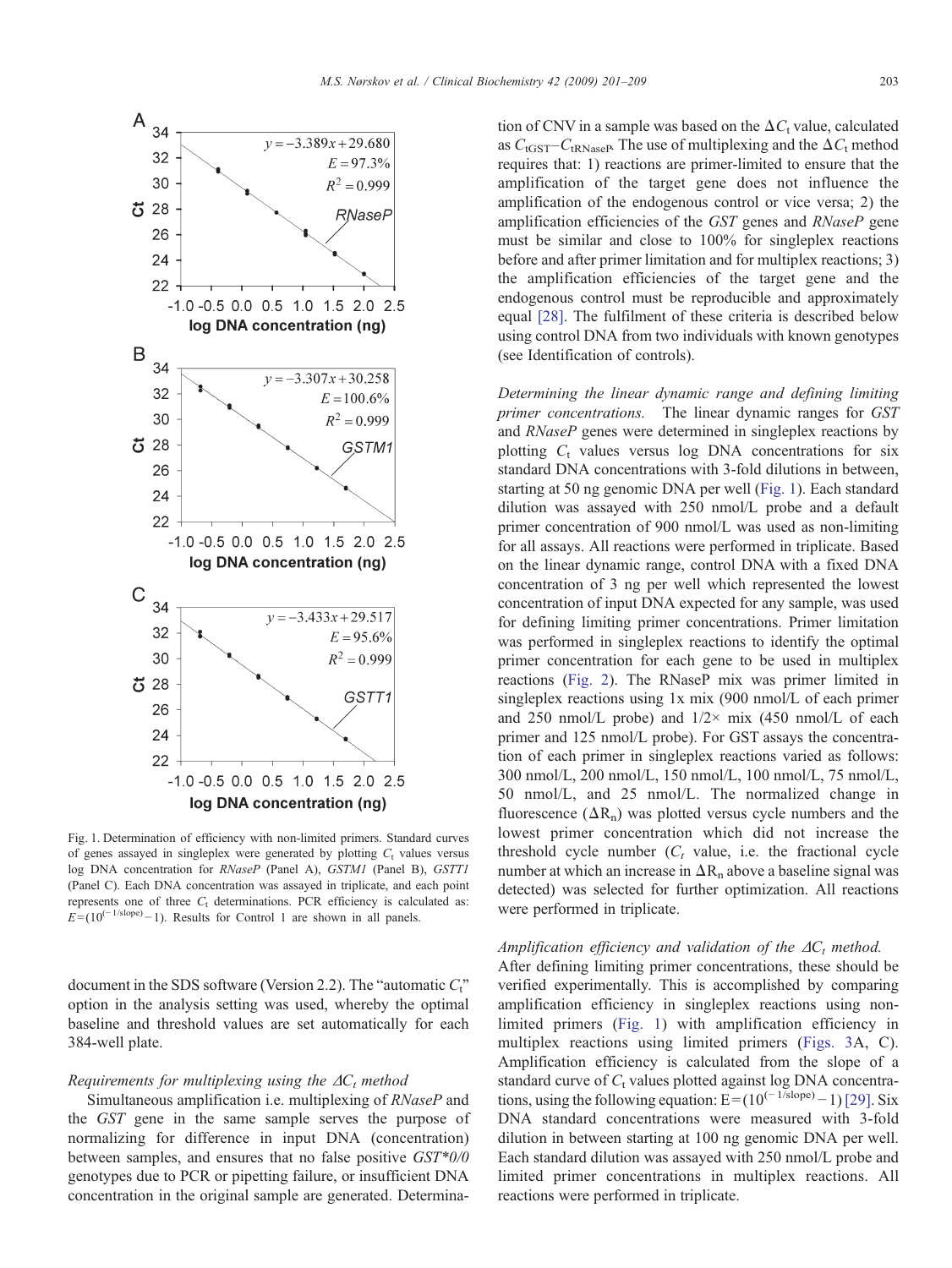<span id="page-3-0"></span>

Fig. 2. Primer limitation of GST assays and the RNaseP assay. The RNaseP assay was optimized in primer limitation experiments using 1× mix (900 nmol/L of primers and 250 nmol/L of probe) and  $1/2 \times$  mix (450 nmol/L of primers and 125 nmol/L of probe). The normalized change in fluorescence  $(\Delta R_n)$  was plotted on a log-axis versus cycle number (Panel A). The (red) horizontal line indicates the threshold (marked with an arrow), which was set automatically using the "automatic  $C_1$ " option, as recommended by the manufacturer. The GSTM1 (Panel B) and GSTT1 (Panel C) assays were optimized with a dilution series of primers (as indicated) and 250 nmol/L of probe. Results for Control 1 are shown in all panels.

To validate the use of the  $\Delta C_t$  method, the slope of  $\Delta C_t$ (C<sub>tGST</sub>-C<sub>tRNaseP</sub>) versus log DNA concentration in multiplex reactions was evaluated (Figs. 3B, D). A slope of 0 signifies

equal amplification efficiencies of the two multiplexed genes, and slopes less than +/−0.1 are accepted for using the  $\Delta C_t$ method [\[30\].](#page-8-0)



Fig. 3. Determination of efficiency and validation of  $\Delta C_t$  method. Standard curves of genes assayed in multiplex were generated by plotting  $C_t$  values versus log DNA concentration (0.41 to 100 ng) for GSTM1 ( $\bullet$ ) and RNaseP (o) (Panel A) and GSTT1 ( $\bullet$ ) and RNaseP (o) (Panel C). The figure shows a typical example of 1 of 10 independent runs. Each DNA concentration was assayed in triplicate, and each point represents one of three  $C_t$  determinations. PCR efficiency is calculated as:  $E = (10^{(-1/\text{slope})} - 1)$ . C<sub>t</sub> values in panels A and C were subtracted and plotted versus log DNA concentration (Panels B and D, respectively). Results for Control 1 are shown in all panels.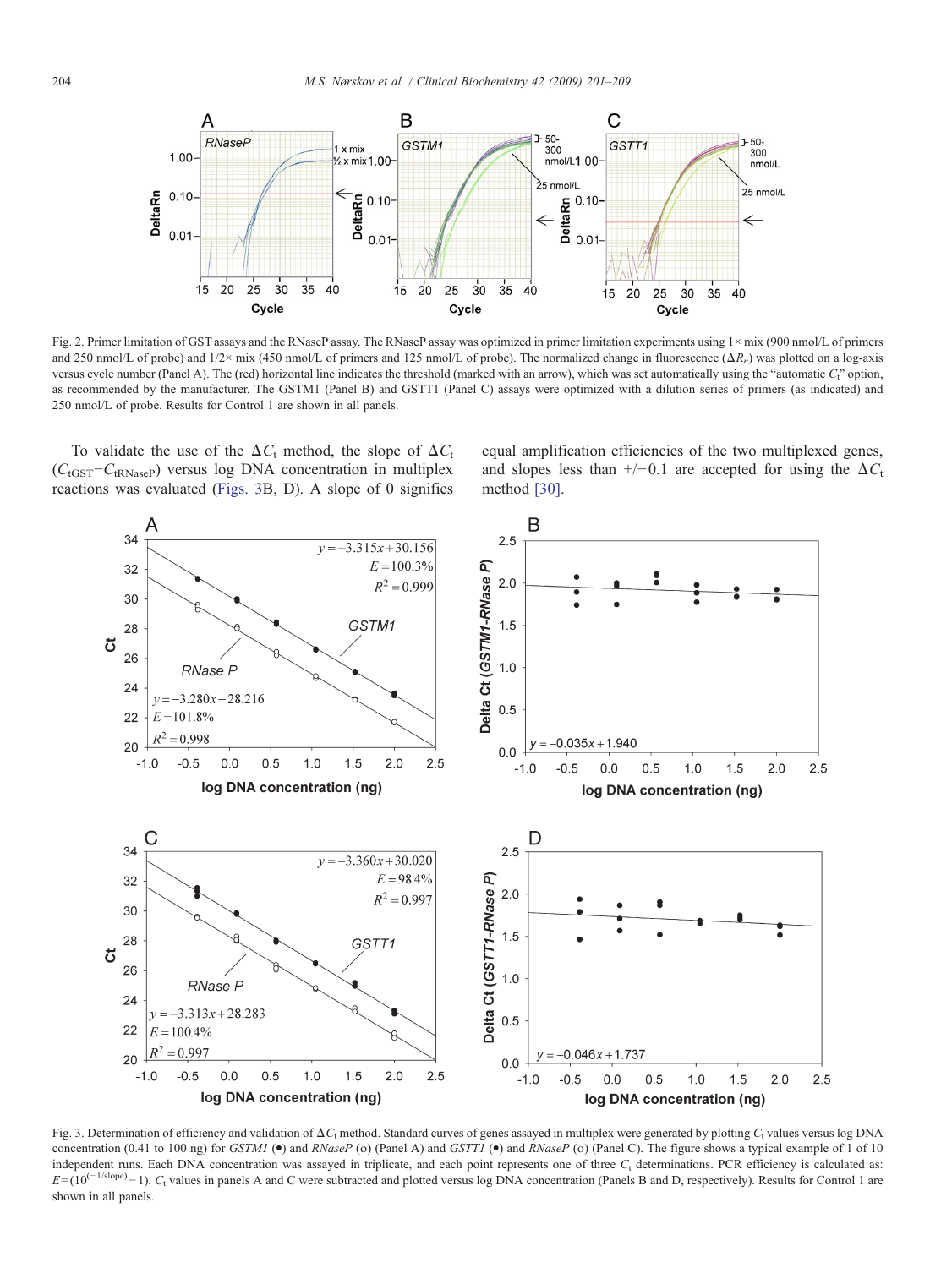<span id="page-4-0"></span>Reproducibility. To test the reproducibility of the multiplexed reactions, the mean slope of standard curves (plots of  $C_t$  values versus log DNA concentrations in multiplex reactions as described above), and the amplification efficiencies for target and control genes were determined for both control samples in 10 consecutive runs. To test the reproducibility of the  $\Delta C_t$  method the mean differences in amplification efficiencies between target and control genes at different DNA concentrations ( $\Delta C_t$  versus log DNA concentration from multiplex reactions as described above) were determined for both control samples in 10 consecutive runs.

# Genotyping of 20,687 individuals from the general population

#### Subjects

Studies were approved by institutional review boards and Danish ethical committees (KF)V.100.2039/91 and (KF)01- 144/01, Copenhagen and Frederiksberg Committee. Written informed consent was obtained from all participants. All participants were white and of Danish descent.

The Copenhagen City Heart Study. The Copenhagen City Heart Study (CCHS) is a prospective population study of individuals selected based on the national Danish Civil Registration System to reflect the Danish general population aged 20–80+ years. At the 1991–1994 and 2001–2003 examinations, 10,632 participants gave blood for DNA analyses [\[31,32\]](#page-8-0).

The Copenhagen General Population Study. The Copenhagen General Population Study is a cross-sectional study of the Danish general population initiated in 2003 and still recruiting; the aim is to total 100,000 participants ascertained exactly as in the CCHS [\[33\].](#page-8-0) We genotyped the first 10,055 individuals from this study.

# Genotyping

DNA was extracted from 200 μL whole blood using QIAamp DNA Mini Kit (Qiagen), eluted in a total volume of 400 μL, diluted  $\times$  5, and stored in 96-well microtiter plates. DNA concentration was not determined before use, but the yield from 200 μL whole blood is typically between 4 and 12 μg. DNA from the 20,687 samples from the CCHS and the Copenhagen



Fig. 4. Scatterplot of  $\Delta C_t$  values ( $C_{\text{tGST}}-C_{\text{tRNaseP}}$ ) for GSTM1 and GSTT1 non-null samples from the general population sample. Panel A shows two typical plots, where each plot represents non-null samples from 380 samples analyzed on a 384-well plate. Red squares indicate \*2/1 samples, the  $\Delta C_t$  values of which are indicated below the plot. Panel B shows plots where all \*2/1 samples found in the entire study among the 20,687 samples  $(n=16$  for *GSTM1*,  $n=27$  for *GSTT1*) are assayed together with the same number of randomly selected \*1/0 and \*1/1 samples. On all plots, each square represents one sample. \*2/1 samples cluster at the lowest  $\Delta C_t$ values and \*1/0 samples at the highest  $\Delta C_t$  values, and \*1/1 samples in between. The mean  $\Delta C_t$  value is shown below each plot. GST\*0/0 samples are not plotted, because they are not amplified.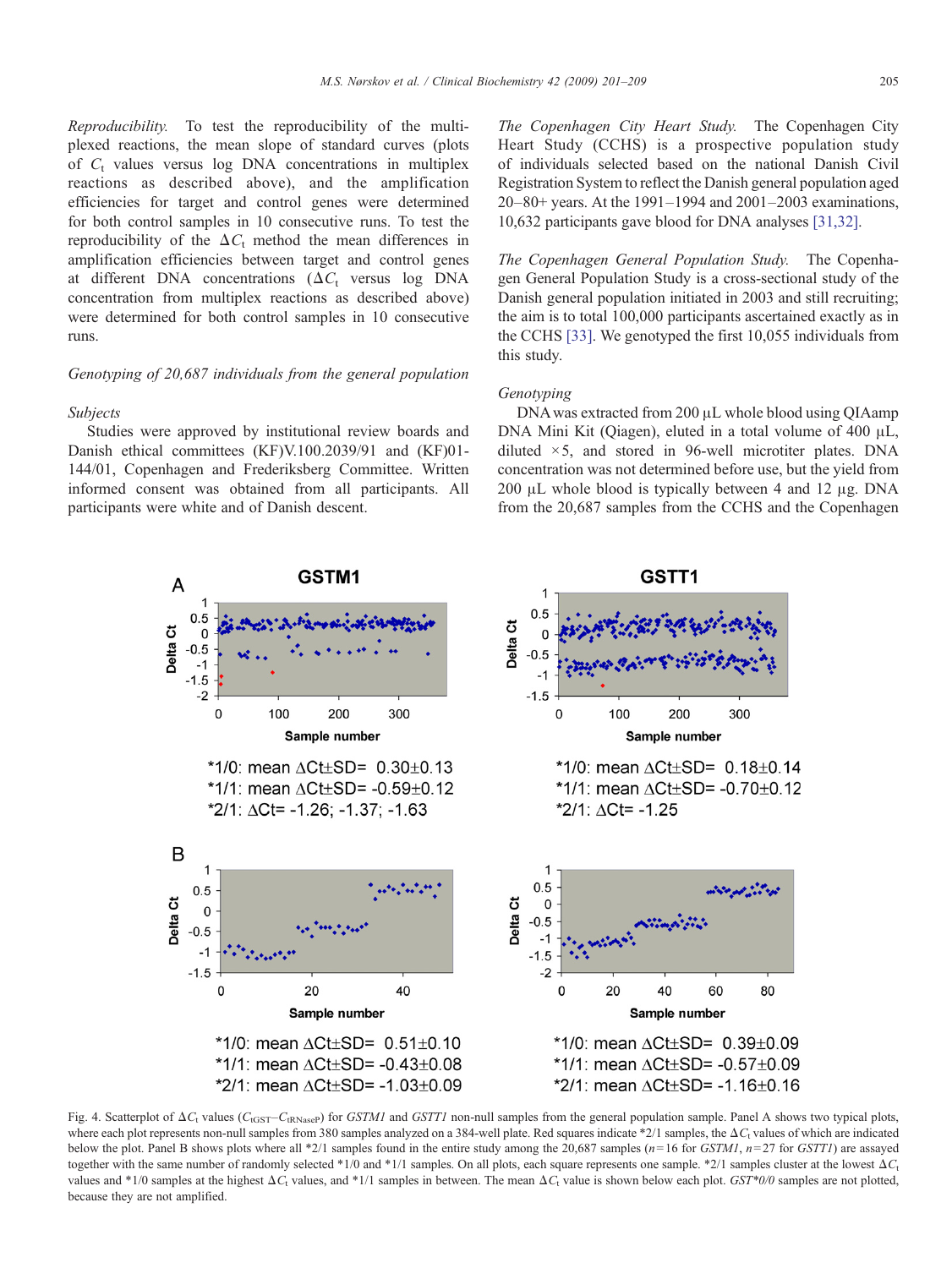<span id="page-5-0"></span>General Population Study were transferred to 384-well microtiter plates using a Biomek 2000 robot for automatic dispensing (Ramcon, Birkerød, Denmark). Aliquots of 2 μL diluted DNA (approximately 4–12 ng) were added to 8  $\mu$ L PCR mix (1× TaqMan Universal PCR Master Mix, 1× TaqMan RNaseP Control Reagents Kit (900 nmol/L of each primer and 250 nmol/L probe), 100 nmol/L of each GSTM1 or GSTT1 primers and 250 nmol/L of GSTM1 or GSTT1 probe). In each 384-well plate, samples were tested as single determinations, and two no template controls and two controls with \*1/0 and \*1/ 1 genotypes, respectively, were included. Samples were assayed using the Relative Quantification ( $\Delta \Delta C_t$ ) document in the SDS software and analyzed using the Relative Quantification ( $\Delta \Delta C_t$ ) Study document. The "automatic  $C_t$ " option in the analysis setting was used, whereby the optimal baseline and threshold values are set automatically for each run. For each 384-well plate,  $\Delta C_t$  values = ( $C_{tGST} - C_{tRNaseP}$ ) were plotted versus sample number, and samples were assigned a genotype based on the position of the  $\Delta C_t$  value in genotype clusters ([Fig. 4\)](#page-4-0). The two control samples defined the \*1/0 and \*1/1 genotype clusters. An arbitrary line midway between the \*1/0 and \*1/1 genotype clusters, was used for the preparation of



Fig. 5. Identification of cutoff intervals for samples with \*1/0 and \*1/1 genotypes. Samples were assigned a genotype (\*1/0 or \*1/1) based on  $\Delta C_t$ values.  $\Delta C_t$  values of samples designated \*1/0 and \*1/1 were sorted ascending and descending, respectively. The cumulated frequency of the two groups of sorted samples was plotted versus  $\Delta C_t$  values. A Rankit y-axis, representing the inverse normal function of the cumulated frequency, is shown to the left. Limits for 2 SD are indicated at Rankit values −1.96 and 1.96 respectively. Results for one run with samples assayed for GSTM1 (Panel A) and GSTT1 (Panel B) are shown.

| Table 2 |                                                                                           |  |
|---------|-------------------------------------------------------------------------------------------|--|
|         | <i>GSTM1</i> and <i>GSTT1</i> genotype data of a general population sample ( $n=20,687$ ) |  |

| Gene         | Call                      | First run <sup>a</sup> | After rerun <sup>b</sup> |
|--------------|---------------------------|------------------------|--------------------------|
| <b>GSTM1</b> | $*0/0$                    | 10,137(49%)            | 10,726(52%)              |
|              | $*1/0$                    | 7804 (38%)             | 8225 (40%)               |
|              | $*1/1$                    | 1463 $(7%)$            | 1598 (8%)                |
|              | $*2/1$                    | $21(0.1\%)$            | $16(0.1\%)$              |
|              | Undetermined <sup>c</sup> | 1262 $(6.1\%)$         | 122 $(0.6\%)$            |
| <b>GSTT1</b> | $*0/0$                    | 2793 (14%)             | 3030 (15%)               |
|              | $*1/0$                    | 9239 (47%)             | 9764 (47%)               |
|              | $*1/1$                    | 7313 (35%)             | 7786 (38%)               |
|              | $*2/1$                    | 51 $(0.2\%)$           | $27(0.1\%)$              |
|              | Undetermined <sup>c</sup> | 1291 (6.2%)            | $80(0.4\%)$              |

<sup>a</sup> Data are presented as absolute numbers and percentage in parentheses.  $\frac{b}{c}$  Rerun samples are samples that are identified as undetermined after the first run.

<sup>c</sup> The undetermined group includes samples with atypical amplification plots, samples with no amplification of RNaseP and samples identified as at risk of misclassification by the Rankit plot.

Rankit plots (Fig. 5, see Statistical analysis). Samples identified as at risk of misclassification on Rankit plots were undetermined samples. Altogether, "undetermined samples" were clear outliers on amplification plots, samples with no amplification of RNaseP, and Rankit reruns (Table 2).

Samples were assigned the \*2/1 genotype when clearly separated from the \*1/1 cluster ([Fig. 4](#page-4-0)A). \*2/1 samples were verified in re-amplification runs. Finally, all \*2/1 samples identified in the study were assayed together on the same 384 plate together with a comparable number of  $*1/1$  and  $*1/0$ samples ([Fig. 4](#page-4-0)B).

The expected difference in  $\Delta C_t$  values between genotype clusters (the  $\Delta \Delta C_t$  value) can be derived from the equation: fold change in gene copies= $2^{-\Delta\Delta Ct}$ , where  $\Delta\Delta C_t$ =  $\Delta C_{\text{tunknown genotype}} - \Delta C_{\text{treference genotype}}$ , provided the amplification efficiency of both control and target gene is close to 100%. Thus, with 100% amplification efficiency, the expected  $\Delta \Delta C_t$ value for \*1/1 samples versus \*1/0 (where fold change equals 2) is −1.00, and the expected  $\Delta \Delta C_t$  value for \*2/1 samples versus  $*1/0$  samples (where fold change equals 3) is  $-1.58$ .

Finally, to determine the amount of misclassification, we repeated the genotyping of the first 1139 individuals from CCHS for both GST genes.

#### Validation

To validate the high-throughput genotyping method, we genotyped the first 40 individuals with the genotypes  $GSTM1*0/0$ ,  $*1/0$ ,  $*1/1$ ,  $GSTT1*0/0$ ,  $*1/0$ ,  $*1/1$ , and all individuals with the genotypes  $GSTM1*2/1$  or  $GST1*2/1$  by long-range PCR as previously described [\[12,34\]](#page-8-0).

# Statistical analysis

To identify \*1/0 samples at risk of being misclassified as \*1/1 and vice versa, Rankit plots were constructed for each 384- well plate [\[35\]](#page-8-0).  $\Delta C_t$  values of samples designated \*1/1 were sorted descending and  $\Delta C_t$  values of samples designated \*1/0 were sorted ascending. The cumulated frequencies of the sorted samples were plotted versus  $\Delta C_t$  value resulting in a V formed plot. The cumulated frequency was converted to Rankit values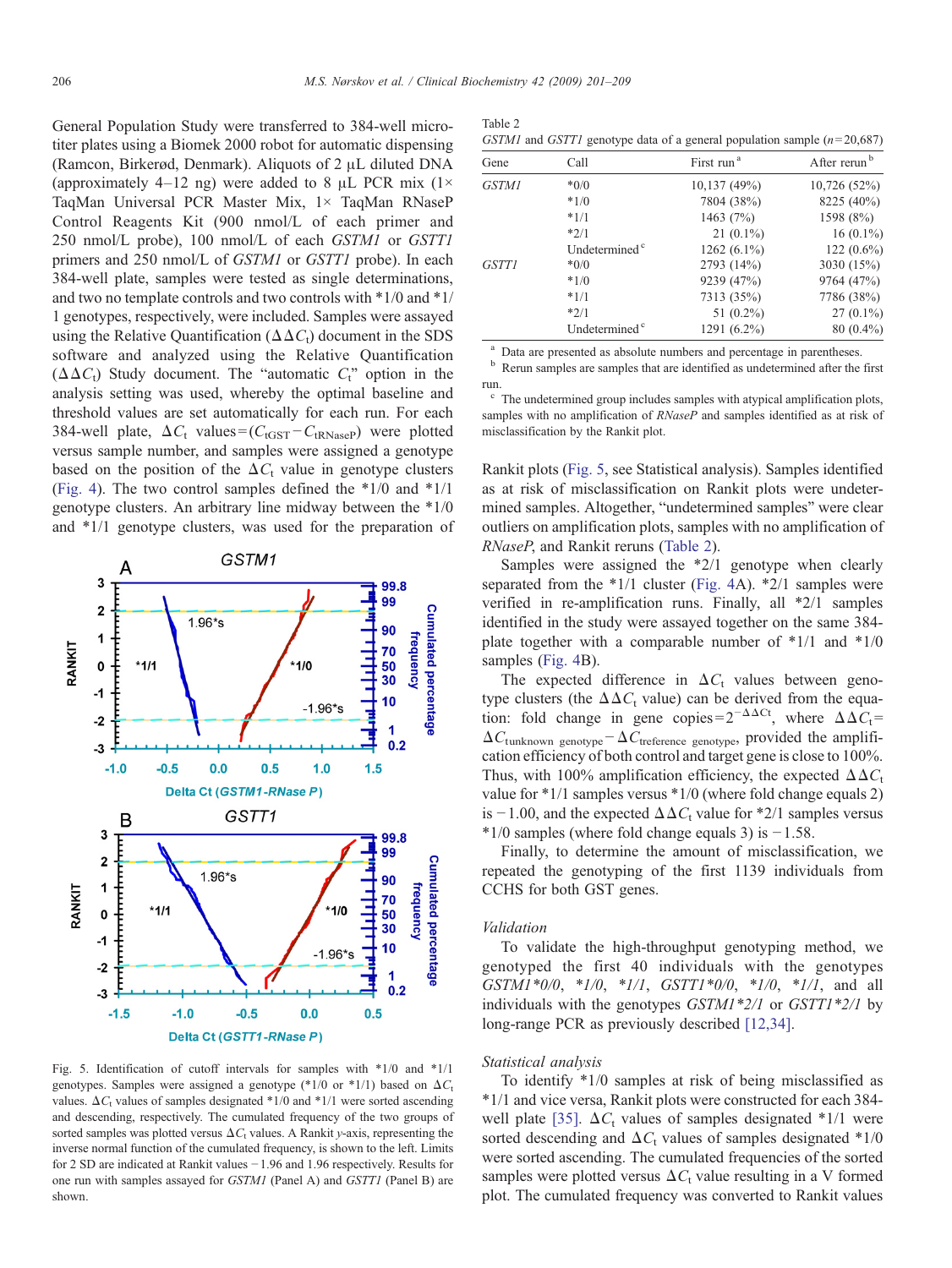by inverse normal transformation, and introduced on a new y-axis. Undetermined Rankit reruns were samples with  $\Delta C_t$ values between the intersection points of the Rankit plots with the 2 SD limit (=Rankit −1.96). These samples were reamplified regardless of whether they could reliably be assigned a genotype using the  $\Delta C_t$  method above.

# Results

# Requirements for multiplexing using the  $\Delta C_t$  method

For simplicity only data obtained with Control 1 are shown. Similar results were obtained with Control 2.

# Determining the linear dynamic range and defining limiting primer concentrations

The linear dynamic range for assays using non-limited primers in singleplex was at least 0.21–50 ng, and the amplification efficiency was close to  $100\%$  (95.6%–100.6%) for all three genes ([Fig. 1\)](#page-2-0).

In primer limitation studies in singleplex using a fixed DNA concentration of 3 ng per well,  $1/2 \times RNaseP$  mix (450 nmol/L each primer, 125 nmol/L probe) increased the  $C_t$  value compared to  $1 \times$  RNaseP mix ([Fig. 2](#page-3-0), Panel A). For GSTM1 and  $GSTTI$ ,  $C<sub>t</sub>$  values increased for primer concentrations lower than 50 nmol/L [\(Fig. 2,](#page-3-0) Panels B and C). Based on these results we used 1X RNaseP mix (900 nmol/L each primer, 250 nmol/L probe), and 100 nmol/L of each GST primer as limiting primers and 250 nmol/L probe for GSTM1 and GSTT1 in all multiplex reactions.

## Amplification efficiency and validation of the  $\Delta C_t$  method

[Fig. 3](#page-3-0) (Panels A and C) shows examples of 1 of 10 standard curves for GSTM1 and GSTT1 run with limited primer concentrations, as determined above in multiplex with RNaseP. For both genes, reactions were performed in triplicate and the linear dynamic range was at least 0.41–100 ng per well; for comparison the amount of DNA in 2  $\mu$ L 10× diluted DNA (the amount used for genotyping in this study) isolated as described is typically between 4 and 12 ng. For GSTM1 and RNaseP in multiplex the amplification efficiencies were 100.3% and 101.8%, respectively (Panel A). The efficiencies were 98.4% and 100.4%, respectively, for GSTT1 and RNaseP in multiplex (Panel C). The corresponding plots of  $\Delta C_t$  values versus log DNA concentration are shown in [Fig. 3](#page-3-0), Panels B and D. The slope was  $-0.035$  for *GSTM1* in multiplex, and  $-0.046$  for *GSTT1* in multiplex, well within the +/−0.1 accepted for using the  $\Delta C_t$ method.

## Reproducibility

The reproducibility of the multiplexed assays was tested in ten consecutive runs for each target gene. The mean amplification efficiencies (+/−SD) of ten standard curves of  $C_t$  versus log DNA concentration were 100.5% (+/−1.22%) and  $100.5\%$  (+/−2.38%) for GSTM1 and RNaseP in multiplex, and 99.9% (+/−1.34%) and 100.7% (+/−1.97%) for GSTT1 and  $RNaseP$  in multiplex. The mean slopes  $(+/-SD)$  of  $\Delta C_t$  versus log DNA concentration from 10 runs were 0.003  $(+/-0.05)$  for *GSTM1*, and  $-0.018 (+/-0.05)$  for *GSTT1* in multiplex reactions well within the acceptable  $+/-0.1$ .

Taken together, primer limitation validated the use of  $1\times$ RNaseP mix and 100 nmol/L GST primers in multiplex reactions. The use of multiplexing was verified, as no reduction in amplification efficiency was observed for any assay when shifting from singleplex ([Fig. 1](#page-2-0)) to multiplex reactions [\(Fig. 3](#page-3-0), Panels A and C). High reproducibility and a slope of  $\Delta C_t$  versus log DNA concentration close to zero in 10 consecutive runs validated the use of the  $\Delta C_t$  method within a linear dynamic spanning the range of DNA concentrations expected in samples isolated by a standard commercial method (QIAamp DNA Mini Kit).

#### Genotyping of 20,687 individuals from the general population

To validate the performance of the genotyping method, the optimized assays were used to genotype 20,687 DNA samples from two large population studies, the Copenhagen City Heart Study and the Copenhagen General Population Study.  $\Delta C_t$ values clearly segregated into four distinct groups, representing  $*0/0$  (no amplification),  $*1/0$ ,  $*1/1$  and  $*2/1$  samples ([Fig. 4\)](#page-4-0). The obtained  $\Delta \Delta C_t$  values were very close to those expected assuming 100% amplification efficiency (see "Genotyping" in Methods):  $\Delta \Delta C_t$  (±SD) for \*1/1 versus \*1/0 samples on single determinations was  $-0.89 \pm 0.18$  for a typical plate for *GSTM1*, and  $-0.88 \pm 0.18$  for a typical plate for *GSTT1* (expected  $\Delta \Delta C_t$ =−1.0, [Fig. 4A](#page-4-0));  $\Delta \Delta C_t$  (±SD) for \*2/1 versus \*1/0 samples ( $n=16$ , the total number of  $2/1$  samples identified in the study versus  $n=16$ , randomly selected from the population sample) on single determinations was  $-1.54 \pm 0.13$  for *GSTM1*, and  $-1.55 \pm 0.18$  for *GSTT1* (n=27, the total number of \*2/1 samples identified in the study versus  $n=28$ , randomly selected from the population sample; expected  $\Delta \Delta C_t$ =−1.58, [Fig. 4](#page-4-0)B).

In order not to misclassify any \*1/0 or \*1/1 samples, with approximately 1  $\Delta C_t$  value in between, a Rankit plot was applied. [Fig. 5](#page-5-0) shows examples of Rankit plots for GSTM1 (Panel A) and GSTT1 (Panel B). As the Rankit plot transforms Gaussian distributed values into straight lines, [Fig. 5](#page-5-0) shows that the  $\Delta C_t$  values for \*1/0 and \*1/1 samples were normally distributed. The samples at risk of misclassification are located below a Rankit value of −1.96 and between the two Rankit plots.

The genotyping results for the general population sample obtained before and after rerun are given in [Table 2](#page-5-0). The rerun frequency was approximately 6% for both assays and was equally distributed between genotypes. After rerun, 0.4–0.6% of samples could not be assigned a genotype. The genotype distribution for GSTM1 was 52% \*0/0, 40% \*1/0 and 8% \*1/1. Sixteen individuals (0.1%) had three GSTM1 copies. For GSTT1 the genotype distribution was 15% \*0/0, 47% \*1/0 and 38% \*1/1 [\(Table 2\)](#page-5-0). Twenty-seven individuals carried three GSTT1 copies (0.1%). Genotype frequencies did not differ from those predicted by the Hardy–Weinberg equilibrium ( $\chi^2$ : *F*  $(GSTMI)=0.15; P(GSTTI)=0.12$ ).

When comparing the first and second round of genotyping of the first 1139 individuals, we found 0.2% discrepancy between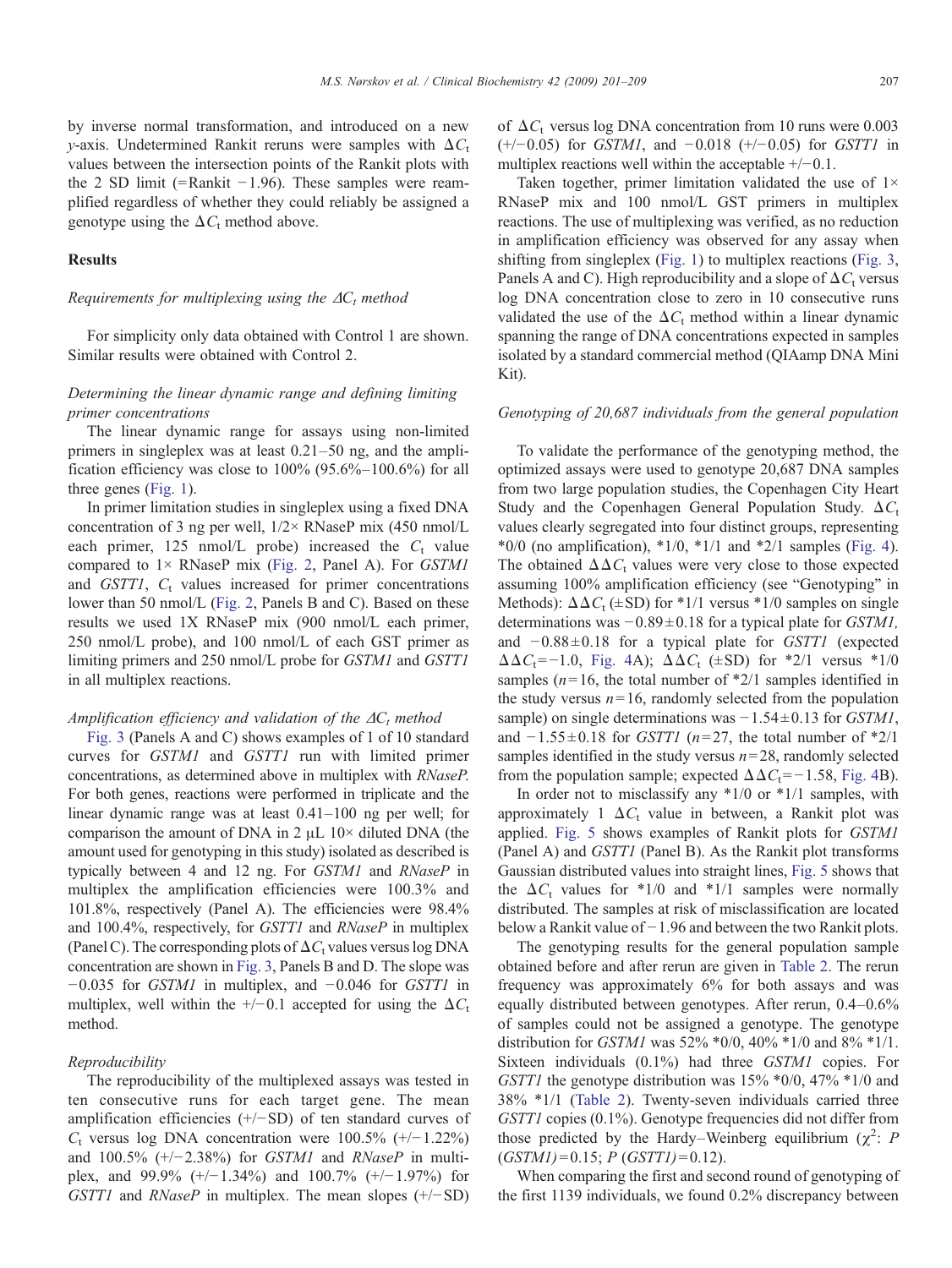genotypes for GSTT1 and no discrepancy for GSTM1. The true genotype of these samples was verified by long-range PCR.

Finally, genotyping by long-range PCR of 283 samples  $-40$ for each of the genotypes \*0/0, \*1/0 and \*1/1 for both genes and all  $*2/1$  samples (n=16 for *GSTM1* and n=27 for *GSTT1*; [Table 2\)](#page-5-0) – was in 100% agreement with the genotypes determined by high-throughput real-time PCR for the \*0/0 and \*1/0 genotypes. As expected, long-range PCR could not discriminate clearly between \*1/1 and \*2/1 genotypes, and typed both genotypes as \*1/1, although the separation of these genotypes was quite clear using real-time PCR ([Fig. 4B](#page-4-0)).

## Discussion

This paper presents a real-time PCR method to determine CNV in GSTM1 and GSTT1 in large epidemiological samples with the endogenous control RNaseP as a reference. The principal findings are: 1) The method provides high sample throughput; 2) The linear dynamic range spans from 0.41 to 100 ng of DNA, as a minimum. As a standard purification from whole blood contains DNA at concentrations within this range, any given sample can be genotyped without the need for timeconsuming concentration determinations; 3) By multiplexing target and endogenous control genes in 10 μL total volume in a 384-well format using single instead of multiple determinations of each sample, cost per sample was considerably reduced. 4) With single determinations, this method provides reproducible genotypes with less than 0.2% misclassification; 5) The method was used to genotype 20,687 individuals from the general population with less than 0.6% undetermined for both genes after rerun; 6) In contrast to long-range PCR, the method can discriminate \*2/1 from \*1/1 genotypes.

Discrimination between GST\*1/0 and GST\*1/1 individuals was previously performed with time-consuming long-range PCR unsuitable for high-throughput, partly because to determine the genotype it is necessary to run each individual DNA on an agarose gel following PCR [\[12,27,34,36\].](#page-8-0) Another problem with long-range PCR, as demonstrated in this study, is misclassification of \*2/1 genotypes as \*1/1, because the diagnosis in this case relies on differences in intensity of a single band on a gel. Genotyping has also been performed by expensive and time-consuming fluorescent-based fragment analysis [\[36\]](#page-8-0). Characteristically therefore, these methods have been used to genotype relatively few individuals  $(n=29-1032)$ .

The first high-throughput methods to determine GSTM1 and GSTT1 CNV [\[17,25,26\]](#page-8-0) used triple determinations and 96-well format, resulting in a throughput of approximately 384 genotype determinations per day. The new method presented here uses single determinations, 10 μL volume and 384-well formats, and includes a stack-holder that enables automatic loading of plates for analysis. With this method approximately 4600 genotypes can be determined per day. With the highly optimized assays, more than 99% were assigned a genotype in a clinical sample of 20,687 individuals. Using the method with lower throughput, due to individual determinations of DNA concentration prior to analysis and triplicate runs, Brasch-Andersen et al. [\[17\]](#page-8-0) obtained 98% and 97% genotype assignment for GSTM1 and GSTT1, respectively. In conclusion, despite single determinations, we obtain slightly better genotyping assignment than the previously described method, without the need for time-consuming DNA concentration determinations, and with much higher throughput.

The optimized assays were highly sensitive in discriminating between GST\*1/0 and GST\*1/1 samples which segregated into two separate groups with no overlap in between. In the paper by Brasch-Andersen et al. [\[17\]](#page-8-0) an overlap between GST\*1/0 and  $GST*1/1$  samples resulted in approximately 2% and 1% misclassification of GSTM1 and GSTT1 samples, respectively. In the present study, we used a very conservative approach and reanalyzed all samples that were within upper and lower 2 SD limits for GST\*1/1 and GST\*1/0 samples on Rankit plots, respectively, although no overlap occurred between the two genotypes.

The  $GST*0$  allele is thought to result from homologous unequal crossing over between two highly identical sequences flanking the GST gene [\[11,12\]](#page-8-0). The same mechanism can result in gene duplication (two gene copies on the same chromosome) which has been reported for *GSTM1* [\[13\],](#page-8-0) but to our knowledge never previously for GSTT1. The high sensitivity of the realtime method allowed identification of individuals with three GSTM1 gene copies and three GSTT1 gene copies. This is not possible with the long-range PCR method which does not discriminate properly between one or more gene copies on the same allele. No samples with three gene copies were identified in any of the former studies using real-time PCR [\[17,25\]](#page-8-0), most likely due to the small sample sizes tested. Finally, in validation experiments there was complete concordance between the \*0/0 and \*1/0 genotypes measured by real-time PCR and validated by long-range PCR, but as expected all 43 \*2/1 genotypes were misclassified as \*1/1 using long-range PCR, due to the inability of this method to discriminate between one or more gene copies when present on the same allele.

A gene dosage effect between gene copy number and enzyme activity has been reported for both GSTM1 [\[13\]](#page-8-0) and GSTT1 [\[12\]](#page-8-0). Therefore, as GSTs are involved in detoxification of for example carcinogens and environmental toxins, there are potential links between CNV in these genes and the development of chronic diseases. In a review by Bolt and Thier [\[37\]](#page-8-0), the connection between GSTM1 and GSTT1 genotypes and chronic diseases in humans was presented. Bladder cancer is to a large extent caused by smoking and the risk associated with the null genotype of GSTM1 was approximately 1.5 in two large metaanalyses [\[21,22\],](#page-8-0) and a possible gene dosage effect was suggested [\[22\].](#page-8-0) Although also lung cancer is to a large extent caused by smoking and environmental factors potentially detoxified by GSTs, the risk associated with the null genotypes of GSTM1 and GSTT1 was only marginally above 1 in a large scale meta-analysis including  $>20,000$  cases [\[20\]](#page-8-0). However, these latter studies have not discriminated between \*1/0 and \*1/ 1 genotypes and \*1/1 and \*2/1 genotypes due to lack of appropriate methods, and possible gene dosage effects are very likely to have weakened the associations. High-throughput CNV assays are thus in high demand.

In conclusion, the optimized  $\Delta C_t$  method provides precise, low cost and high-throughput determination of CNV in GSTM1